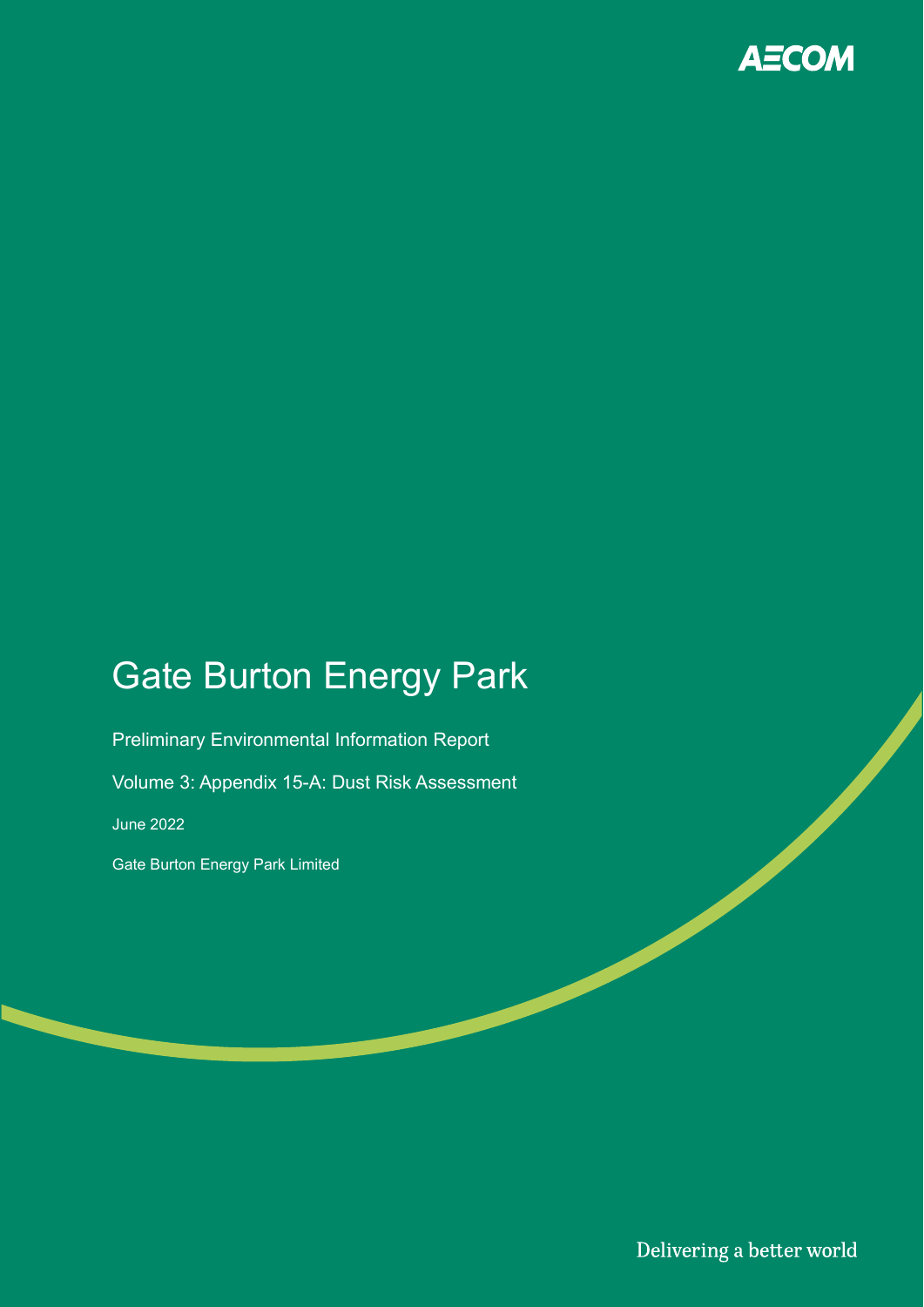

## Quality information

| <b>Prepared by</b> | <b>Checked by</b> | <b>Verified by</b> | <b>Approved by</b> |
|--------------------|-------------------|--------------------|--------------------|
| <b>JM</b>          | GC.               | GC                 | GC                 |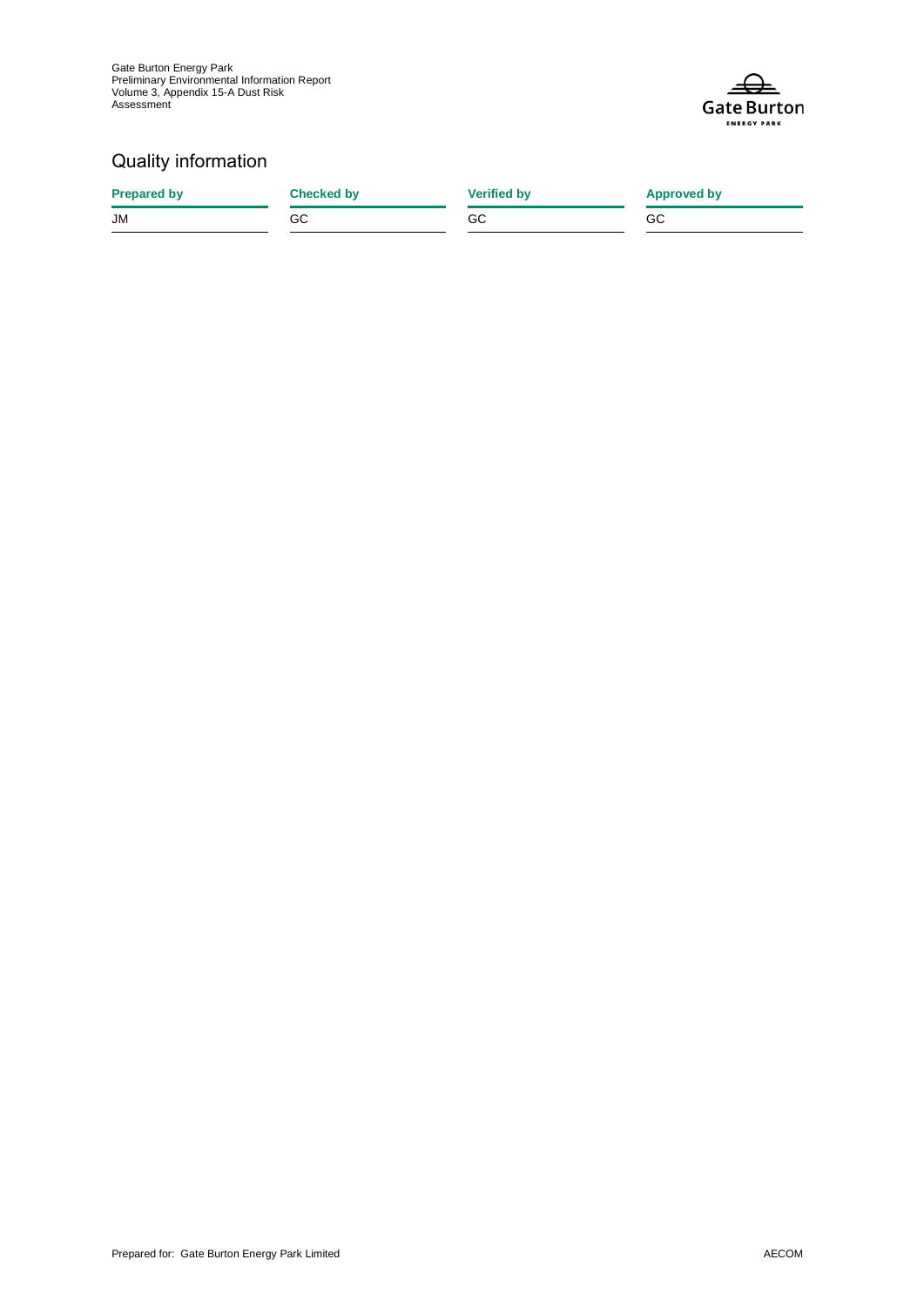Gate Burton Energy Park Preliminary Environmental Information Report Volume 3, Appendix 15-A Dust Risk Assessment



Prepared for:

Gate Burton Energy Park Limited

Prepared by: AECOM Limited

© 2022 AECOM Limited. All Rights Reserved.

This document has been prepared by AECOM Limited ("AECOM") for sole use of our client (the "Client") in accordance with generally accepted consultancy principles, the budget for fees and the terms of reference agreed between AECOM and the Client. Any information provided by third parties and referred to herein has not been checked or verified by AECOM, unless otherwise expressly stated in the document. No third party may rely upon this document without the prior and express written agreement of AECOM.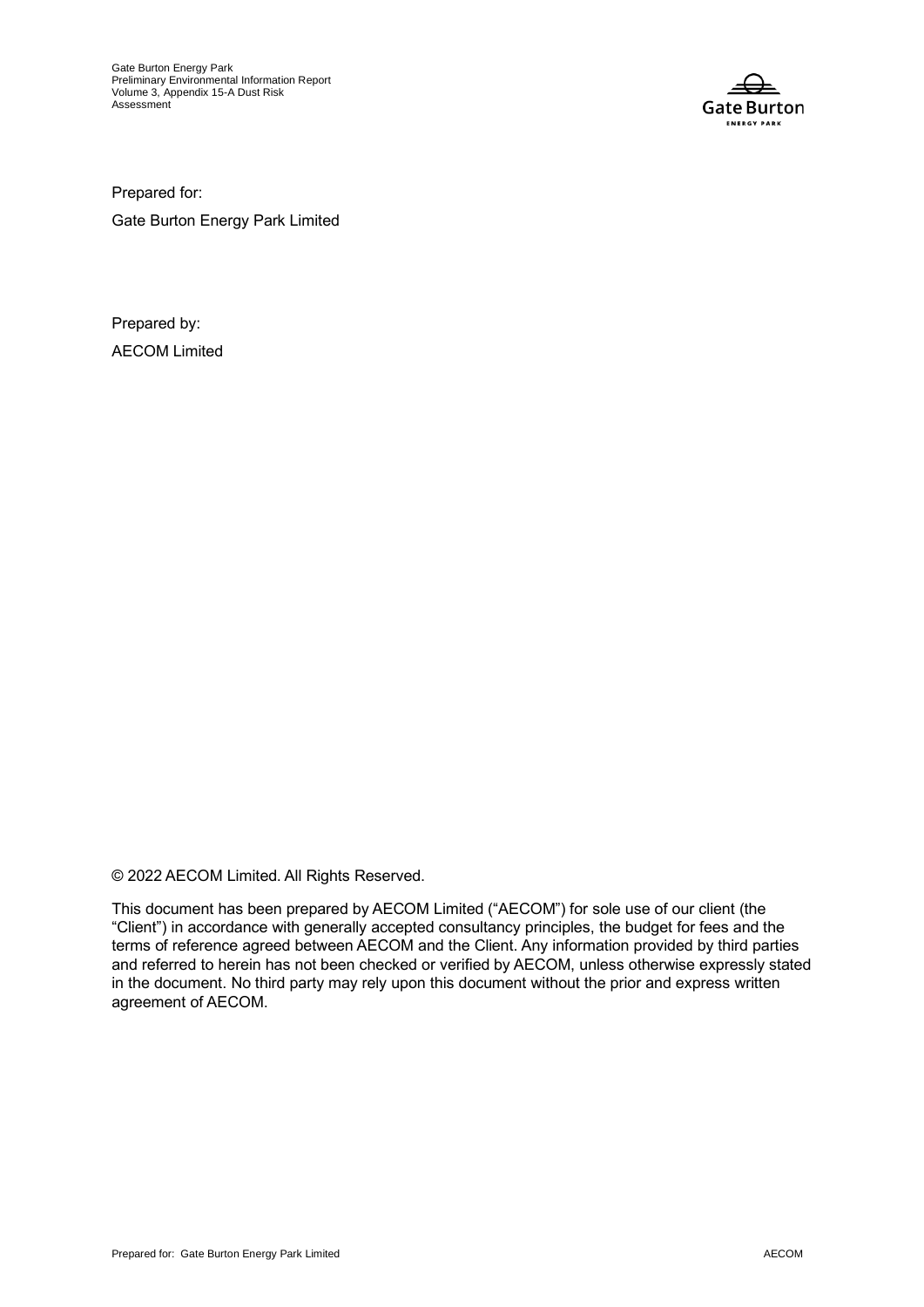

# **Table of Contents**

| Just<br>ND N |  |
|--------------|--|
|              |  |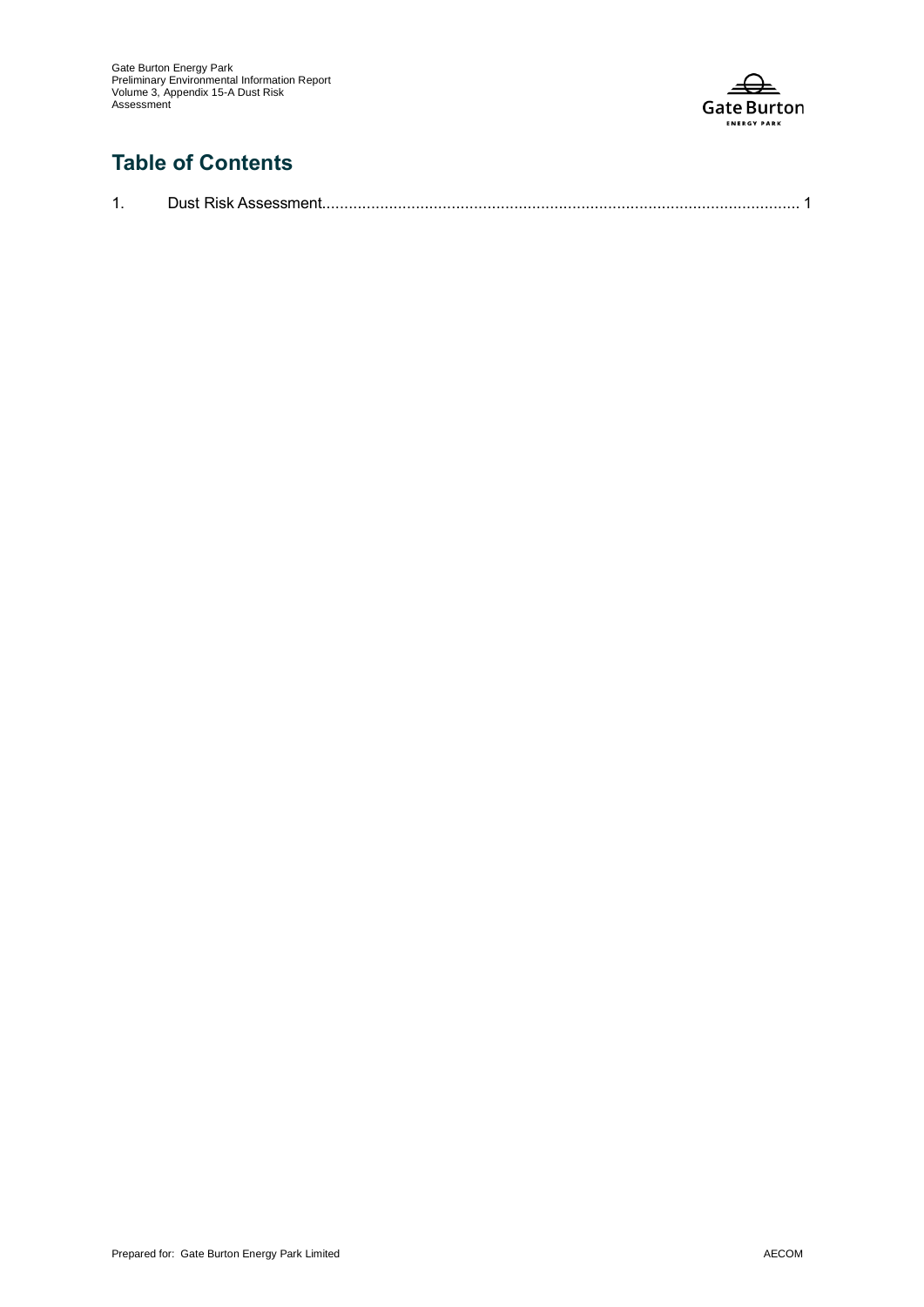

# **1. Dust Risk Assessment**

#### **Step 1 – Screening**

| 1а. | Is a human receptor site within:                                                                                    |   |  |
|-----|---------------------------------------------------------------------------------------------------------------------|---|--|
|     | 50m of site boundary                                                                                                | Y |  |
|     | 50m of the route(s) used by construction vehicles<br>on the public highway, up to 500m from the site<br>entrance(s) | Υ |  |
| 1b. | Is an ecological receptor site within:                                                                              |   |  |
|     | 50m of the site boundary; and/or                                                                                    | Υ |  |
|     | 50m of the route(s) used by construction<br>vehicles on the public highway, up to 500m<br>from the site entrance(s) | Υ |  |

**If answers to 1a or 1b are 'yes', complete 1c and complete the assessment.**

| 1c. | Provide a description of the proposed demolition and construction<br>activities, their location and duration and any phasing of the<br>development, including:                                                                                                                                                                                                                      |
|-----|-------------------------------------------------------------------------------------------------------------------------------------------------------------------------------------------------------------------------------------------------------------------------------------------------------------------------------------------------------------------------------------|
|     | The proximity and number of receptors;<br>$\bullet$                                                                                                                                                                                                                                                                                                                                 |
|     | The specific sensitivity of the receptor(s), e.g. a primary school<br>$\bullet$<br>or hospital;                                                                                                                                                                                                                                                                                     |
|     | The duration for which the sources of dust emissions may be<br>close to the sensitive receptors; and                                                                                                                                                                                                                                                                                |
|     | In the case of PM <sub>10</sub> the local background concentration.<br>$\bullet$                                                                                                                                                                                                                                                                                                    |
|     | The anticipated duration of the works is from December 2026 to<br>June 2029, with peak construction occurring in February 2028;<br>sources of dust emissions are likely to occur during this period. The<br>greatest potential for dust effects is likely to occur during the<br>excavation and earthworks phases, in addition to the substructure<br>construction period.          |
|     | The Site is located in a populated rural area but close to a number<br>of villages, and consequently there are a large number of receptors<br>in proximity to the Site that may be affected by the works. This<br>includes high sensitivity receptors such as residential properties,<br>as well as medium sensitivity receptors such as commercial, office<br>and warehouse units. |
|     | Defra background maps indicate an average background PM <sub>10</sub><br>concentration of 15.1 $\mu$ g/m <sup>3</sup> across the study area in 2026. This is<br>well below the annual average objective value.                                                                                                                                                                      |

#### **Step 2 – Assess the Risk of Dust Impacts**

**Step 2a – Define the Potential Dust Emission Magnitude**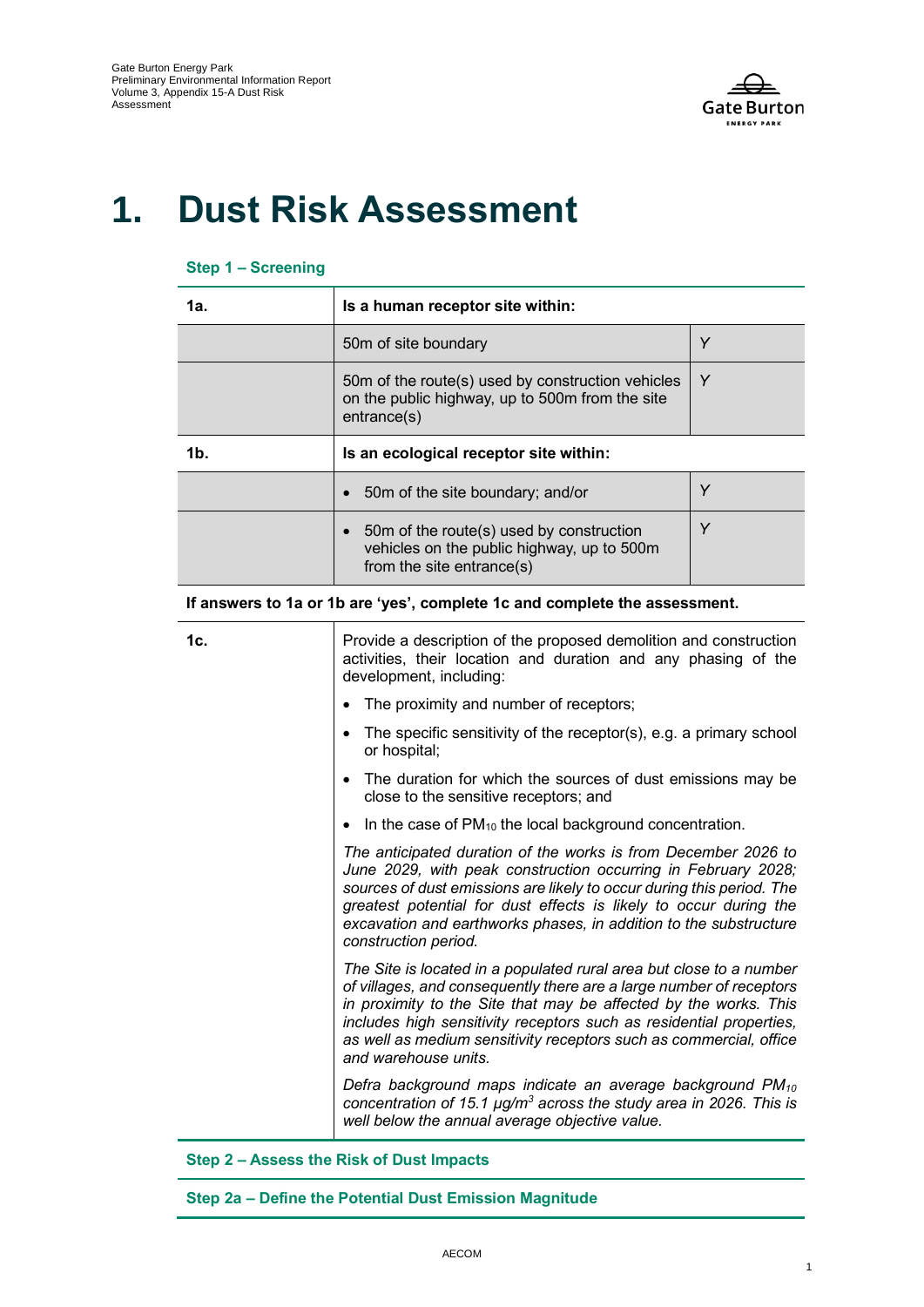

### **DEMOLITION PHASE**

| 2a(i) | Is the volume of demolition:                                                                                                                                                                                                                                                                                |     |  |
|-------|-------------------------------------------------------------------------------------------------------------------------------------------------------------------------------------------------------------------------------------------------------------------------------------------------------------|-----|--|
|       | Large<br>Total volume of building to be demolished<br>$(>50,000 \text{ m}^2)$ ; or<br>Potential dusty construction material (e.g.<br>concrete); or<br>On-site crushing and screening; or<br>Demolition activities >20m above ground<br>level.                                                               | N/A |  |
|       | Medium<br>Total volume of building to be demolished<br>20,000 m <sup>3</sup> – 50,000m <sup>3</sup> ; or<br>Potential dusty construction material; or<br>$\bullet$<br>Demolition activities 10-20 m above ground<br>level.                                                                                  | N/A |  |
|       | Small<br>Total volume of building to be demolished<br>$<$ 20,000 m <sup>3</sup> ; or<br>Construction material with low potential for<br>$\bullet$<br>dust release (e.g. metal cladding or timber); or<br>Demolition activities <10m above ground level<br>$\bullet$<br>and demolition during wetter months. | N/A |  |

### **EARTHWORKS PHASE**

| 2a(ii) | Is the scale of the earthworks:                                                                                                                                                                                                                                                                                                                                                              |   |
|--------|----------------------------------------------------------------------------------------------------------------------------------------------------------------------------------------------------------------------------------------------------------------------------------------------------------------------------------------------------------------------------------------------|---|
|        | Large<br>Total site area $>10,000$ m <sup>2</sup> ; or<br>Potentially dusty soil type (e.g. clay, which will<br>be prone to suspension when dry due to small<br>particle size); or<br>>10 heavy earth moving vehicles active at<br>any one time on-site; or<br>Formation of stockpile enclosures >8m in<br>$\bullet$<br>height; or<br>Total material moved >100,000 tonnes (where<br>known). | Y |
|        | Medium<br>Total site area 2,500 m <sup>2</sup> -10,000 m <sup>2</sup> ; or<br>Moderately dusty soil type (e.g. silt); or                                                                                                                                                                                                                                                                     |   |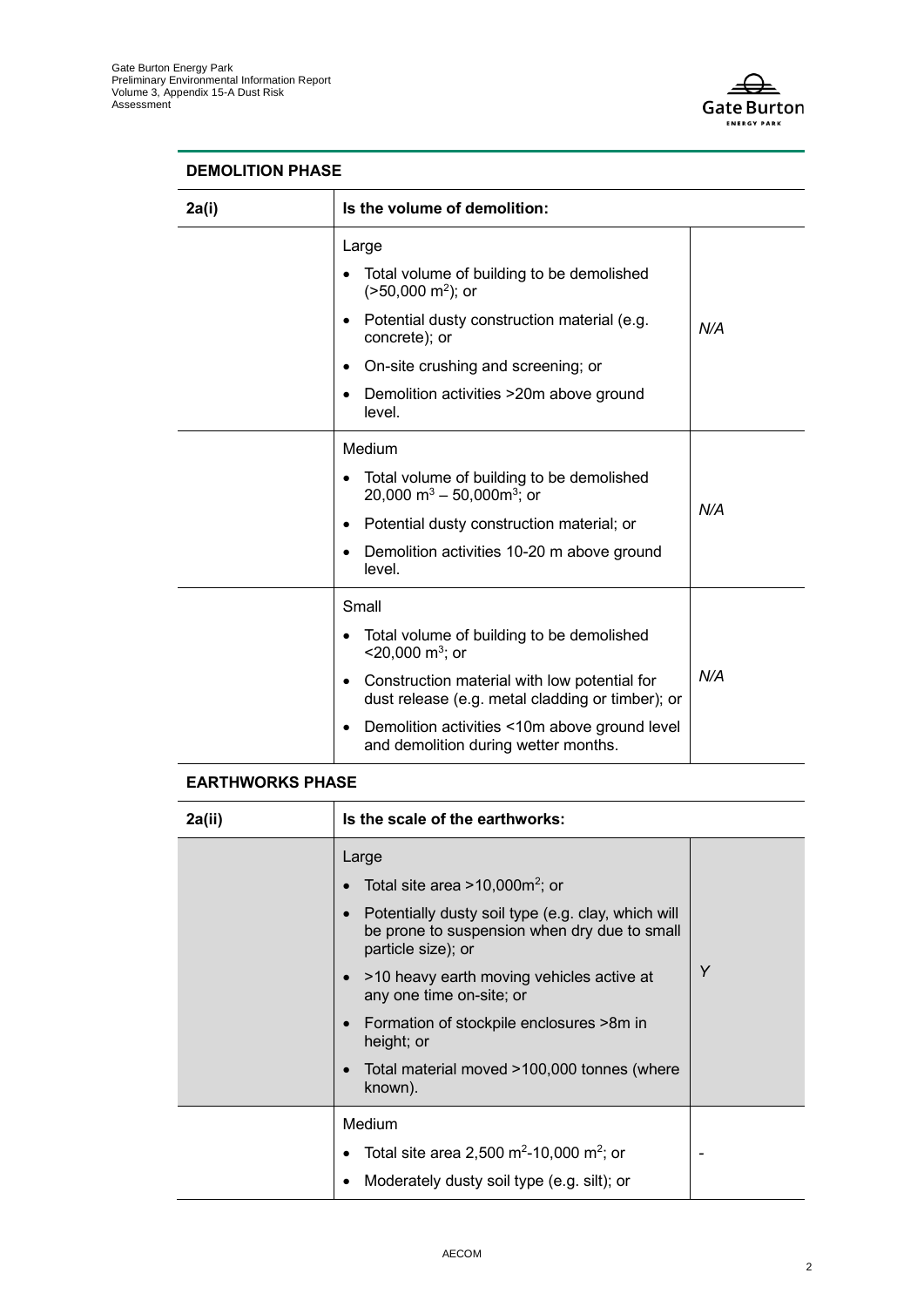

| 5-10 heavy earth moving vehicles active at<br>any one time on-site; or                    |  |
|-------------------------------------------------------------------------------------------|--|
| Formation of stockpile enclosures 4-8m in<br>height; or                                   |  |
| Total material moved 20,000-100,000 tonnes<br>(where known).                              |  |
| Small                                                                                     |  |
| Total site area $<$ 2,500 m <sup>2</sup> ; or                                             |  |
| Soil type with large grain size (e.g. sand); or                                           |  |
| <5 heavy earth moving vehicles active at any<br>one time onsite;                          |  |
| Formation of stockpile enclosures <4m in<br>height; or                                    |  |
| Total material moved <10,000 tonnes (where<br>known), or earthworks during wetter months. |  |
|                                                                                           |  |

## **CONSTRUCTION PHASE**

| 2a(iii)         | Is the scale of the works:                                                                                                                                                                                      |   |
|-----------------|-----------------------------------------------------------------------------------------------------------------------------------------------------------------------------------------------------------------|---|
|                 | Large<br>Total site area >100,000 m <sup>2</sup> ; or<br>Piling; or<br>$\bullet$<br>On-site concrete batching; or<br>Sandblasting.                                                                              | Y |
|                 | Medium<br>Total building volume $25,000 \text{ m}^3$ -100,000 m <sup>3</sup> ;<br>٠<br>or<br>Potentially dusty construction material (e.g.<br>concrete); or<br>On-site concrete batching.<br>٠                  |   |
|                 | Small<br>Total building volume $\leq$ 25,000 m <sup>3</sup> ; or<br>Construction material with low potential for<br>$\bullet$<br>dust release (e.g. metal cladding or timber).                                  |   |
| <b>TRACKOUT</b> |                                                                                                                                                                                                                 |   |
| 2a(iii)         | Only receptors within 50m of the route(s) used by vehicles<br>on the public highway and up to 500m from the site<br>entrance(s) are considered to be at risk from the effects of<br>dust. Will the trackout be: |   |

| Large                                                                          |  |
|--------------------------------------------------------------------------------|--|
| $\bullet$ >50 Heavy Duty Vehicle (HDV; >3,5t) outward<br>movements in one day; |  |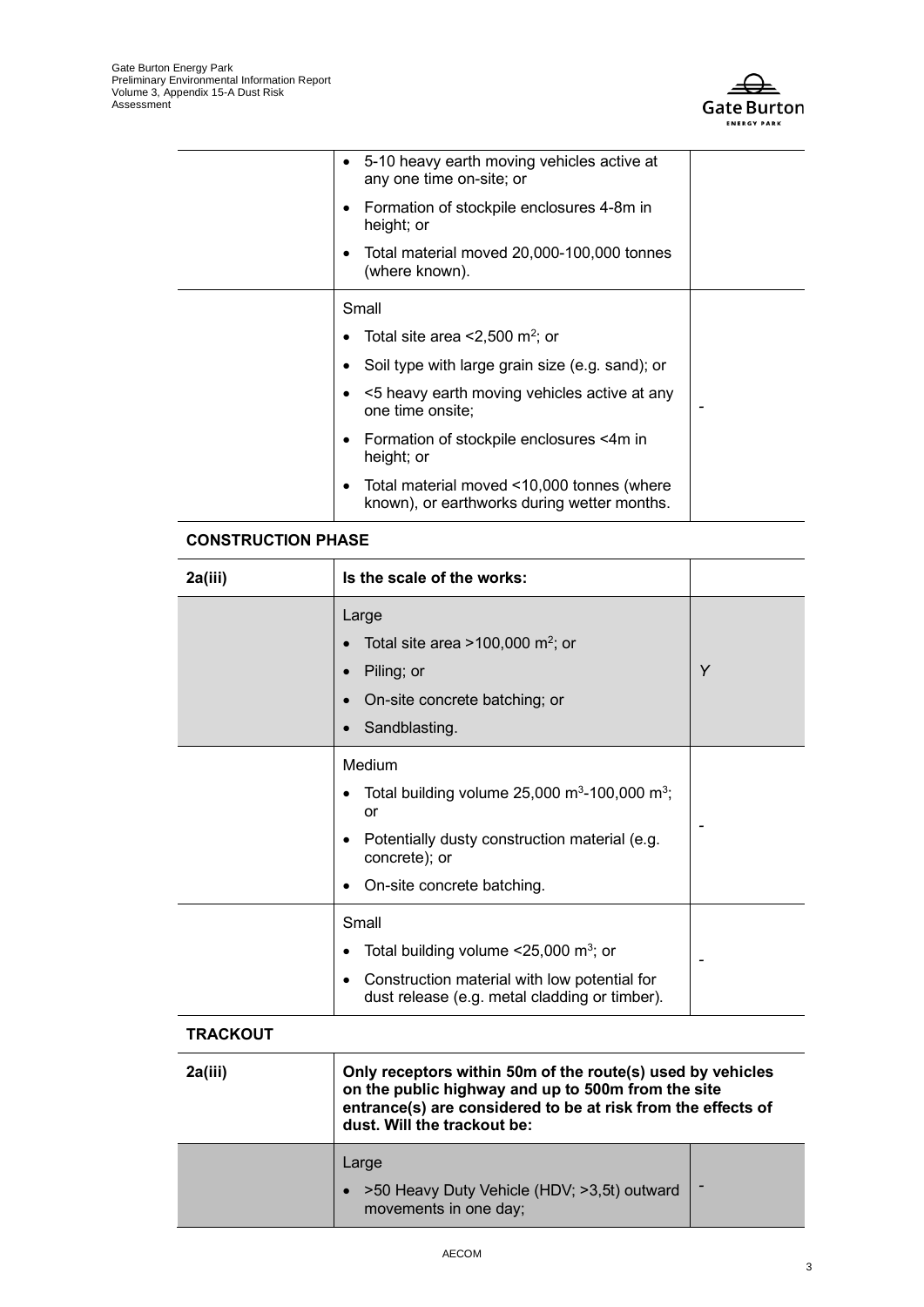

| Potentially dusty surface material (e.g. high<br>clay/silt content); or<br>Unpaved road length >100m.                                                                                       |   |
|---------------------------------------------------------------------------------------------------------------------------------------------------------------------------------------------|---|
| Medium<br>10-50 HDV (>3.5t) outward movements in any<br>one day;<br>Moderately dusty surface material (e.g. high<br>clay content); or<br>Unpaved road length 50-100m (high clay<br>content) | Υ |
| Small<br>$\bullet$ <10 HDV (>3.5t) trips in any one day;<br>Surface material with low potential for dust<br>release; or<br>Unpaved road length <50m.                                        |   |

### **Step 2b – Define the Sensitivity of the Area**

#### **Define the Receptor Sensitivity**

| 2b(i)   | <b>Sensitivity of People to Dust Soiling Effects</b>                                                                                                                        |   |
|---------|-----------------------------------------------------------------------------------------------------------------------------------------------------------------------------|---|
|         | Is the location a:                                                                                                                                                          |   |
|         | High sensitivity receptor                                                                                                                                                   | Y |
|         | Medium sensitivity receptor<br>٠                                                                                                                                            |   |
|         | Low sensitivity receptor                                                                                                                                                    |   |
| 2b(ii)  | Sensitivity of People to Health Effects of PM10                                                                                                                             |   |
|         | Is the location a:                                                                                                                                                          |   |
|         | High sensitivity receptor                                                                                                                                                   | Y |
|         | Medium sensitivity receptor                                                                                                                                                 |   |
|         | Low sensitivity receptor                                                                                                                                                    |   |
| 2b(iii) | <b>Sensitivity of Receptors to Ecological Effects</b>                                                                                                                       |   |
|         | No designated ecological sites have been identified within 50m of<br>the DCO Site Boundary and within 500m from the site entrance on<br>routes expected to be used by HGVs: |   |
|         | Therefore, the risk of dust effects at Nationally or European<br>designated ecological sites will not be considered further in this<br>assessment.                          |   |

**Estimate the number of receptors and the distance from the Site Boundary:** 

*There are over 100 residential dwellings within 20m of the DCO Site.*